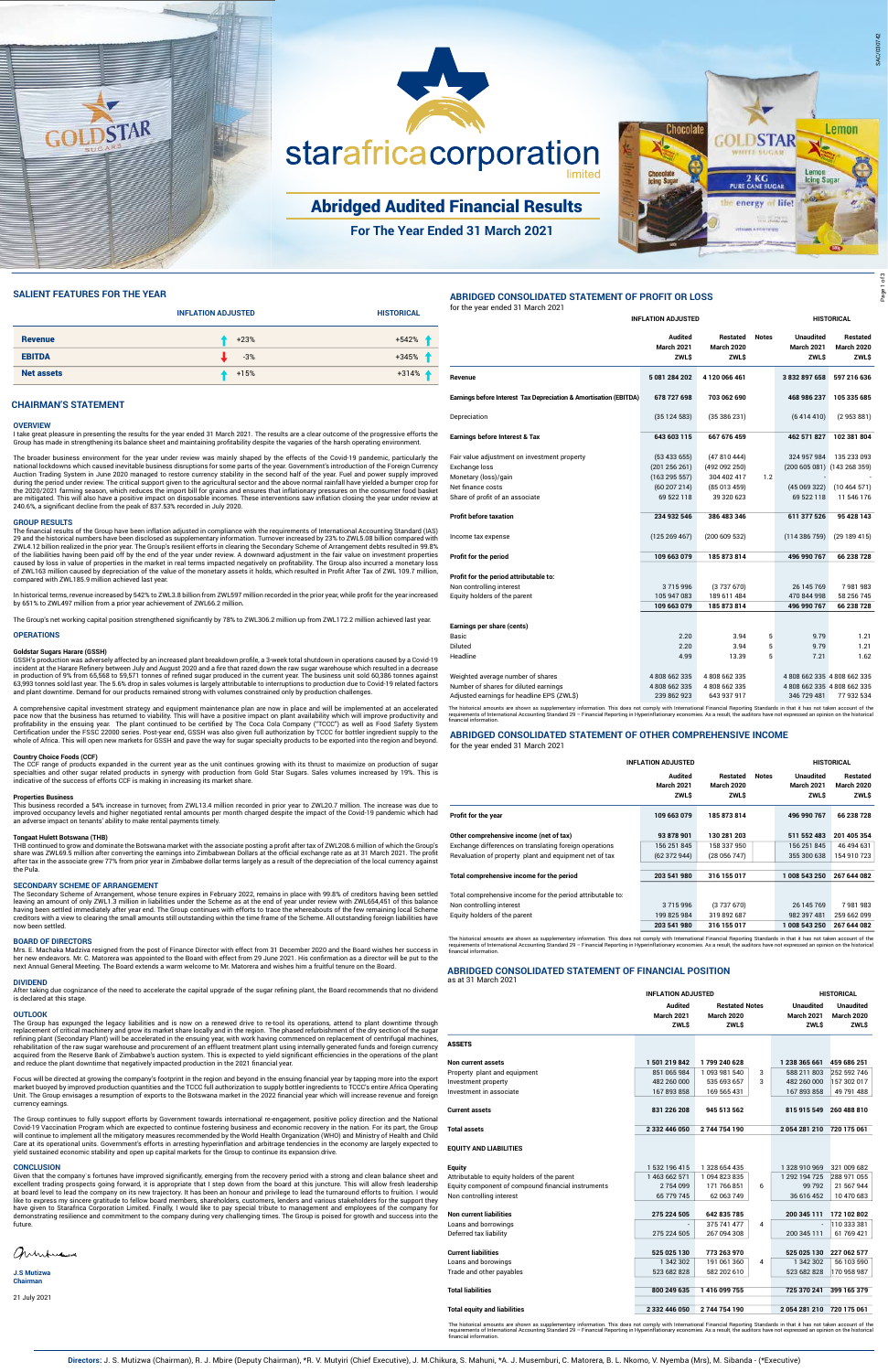# **NOTES TO THE ABRIDGED FINANCIAL STATEMENTS** for the year ended 31 March 2021

#### **Basis of preparation**

These abridged consolidated financial results were extracted from the full set of the inflation adjusted consolidated financial statements of Starafrica Corporation Limited which were prepared in accordance with International Financial Reporting Standards (IFRS) except for noncompliance with IAS 21 "Effects of Changes in Foreign Exchange Rates", the requirements of the Companies Companies and Other Business Entities Act (Chapter 24:31) and the requirements of the Zimbabwe Stock Exchange. The Group's functional and presentation currency for operations in Zimbabwe is the Zimbabwean Dollar (ZWL\$) rounded off to the nearest dollar. The Monetary Authorities introduced the ZWL\$ as the transactional and functional currency on 22 February 2019.

## SUPPLEMENTARY INFORMATION for the year ended 31 March 2021

|                                                | <b>INFLATION ADJUSTED</b> |                   | <b>HISTORICAL</b>        |                   |
|------------------------------------------------|---------------------------|-------------------|--------------------------|-------------------|
|                                                | <b>March 2021</b>         | <b>March 2020</b> | <b>March 2021</b>        | <b>March 2020</b> |
|                                                |                           |                   |                          |                   |
| Number of shares in issue                      | 4808662335                | 4808662335        | 4808662335               | 4808662335        |
| Capital expenditure                            | 47 360 687                | 49 074 890        | 33 055 341               | 7 236 534         |
| Total refined sugar sales (tonnes)             | 60 388                    | 63 992            | 60 388                   | 63 992            |
| Inventory (current assets)                     | 316 847 104               | 411 961 421       | 306 258 157              | 112 503 613       |
| Trade and other receivables (current assets)   | 282 758 874               | 366 976 865       | 278 037 167              | 99 071 743        |
| Trade and other payables (current liabilities) | 523 682 826               | 582 202 610       | 523 682 828              | 170 958 987       |
| Property pledged as security                   | 125 828 814               | 155 661 842       | 125 828 814              | 45 708 814        |
| Plant and equipment pledged as security        | 259 700 000               | 302 239 049       | 259 700 000              | 88 750 000        |
| Interest bearing borrowings                    | 1 342 302                 | 566 802 837       | 1 342 302                | 166 436 971       |
| Short term loans                               | 1 342 302                 | 191 061 360       | 1 342 302                | 56 103 590        |
| Long term loans                                | $\overline{\phantom{a}}$  | 371 741 477       | $\overline{\phantom{a}}$ | 110 333 381       |
| Average cost of interest bearing borrowings    | 8%                        | 8%                | 8%                       | 8%                |

### **ABRIDGED CONSOLIDATED STATEMENT OF CHANGES IN EQUITY**

for the year ended 31 March 2021

|                                              | <b>Equity</b><br>holders<br>of the parent | <b>Equity</b><br>component of<br>compound<br>financial | Non-controlling<br>interest | <b>Total</b>  |
|----------------------------------------------|-------------------------------------------|--------------------------------------------------------|-----------------------------|---------------|
|                                              | <b>ZWLS</b>                               | instruments<br><b>ZWLS</b>                             | <b>ZWLS</b>                 | <b>ZWLS</b>   |
| <b>INFLATION ADJUSTED</b>                    |                                           |                                                        |                             |               |
| Balance as at 31 March 2019                  | 774 931 148                               | 117 636 185                                            | 65 801 419                  | 958 368 752   |
| Balance as at 1 April 2019                   | 774 931 148                               | 117 636 185                                            | 65 801 419                  | 958 368 752   |
| Total comprehensive income                   | 319 892 687                               | 61 896 006                                             | (3737670)                   | 378 051 023   |
| Profit for the period                        | 189 611 484                               |                                                        | (3737670)                   | 185 873 814   |
| Other comprehensive income                   | 130 281 203                               | 61 896 006                                             |                             | 192 177 209   |
| Settlement of compound financial instruments |                                           | (7765340)                                              |                             | (7765340)     |
| Balance as at 31 March 2020                  | 1094823835                                | 171 766 851                                            | 62 063 749                  | 1328 654 435  |
| Total comprehensive income                   | 344 190 631                               | (144364647)                                            | 3715996                     | 203 541 980   |
| Profit for the period                        | 105 947 083                               |                                                        | 3715996                     | 109 663 079   |
| Other comprehensive income                   | 238 243 548                               | (144364647)                                            |                             | 93 878 901    |
| Settlement of compound financial instruments | 24 648 105                                | (24648105)                                             | $\overline{\phantom{a}}$    |               |
| Balance as at 31 March 2021                  | 1463 662 571                              | 2754099                                                | 65 779 745                  | 1 532 196 415 |

| Balance as at 1 April 2019                   | 29 308 956    | 4449161    | 2488700    | 36 246 817    |
|----------------------------------------------|---------------|------------|------------|---------------|
| Total comprehensive income                   | 259 662 099   | 18 175 251 | 7981983    | 285 819 333   |
| Profit for the year                          | 58 256 745    |            | 7981983    | 66 238 728    |
| Other comprehensive income                   | 201 405 354   | 18 175 251 |            | 219 580 605   |
| Settlement of compound financial instruments |               | (1056468)  |            | (1056468)     |
| Balance as at 31 March 2020                  | 288 971 055   | 21 567 944 | 10 470 683 | 321 009 682   |
| Total comprehensive income                   | 1 002 500 965 | (20103484) | 26 145 769 | 1 008 543 250 |
| Profit for the period                        | 470 844 998   |            | 26 145 769 | 496 990 767   |
| Other comprehensive income                   | 531 655 967   | (20103484) |            | 511 552 483   |
| Settlement of compound financial instruments | 722 705       | (1364668)  |            | (641963)      |
| Balance as at 31 March 2021                  | 1 292 194 725 | 99 792     | 36 616 452 | 1328910969    |

**HISTORICAL**

- The currency that mainly influences the sales prices for goods and services
- The currency of the competitive forces and regulations that mainly determines the sales prices of goods and services.
- The currency that mainly influences labour, material and other costs of providing goods and services (normally the currency in which such costs are denoted and settled)
- The currency in which funds from financing activities are generated; and the currency in which receipts from operating activities are usually retained.

1.1 (a) Legal Currency Issues On 22 February 2019, the Government of Zimbabwe issued Statutory Instrument 33 of 2019 as an amendment to the Reserve Bank of Zimbabwe Act. It introduced a new currency called the Real Time Gross Settlement Dollar (now ZWL\$) and directed that all assets and liabilities that were in United States Dollars (US\$) immediately before 22 February 2019 (with the exception of those referred to in Section 44C (2) of the Reserve Bank Act) be deemed to have been in ZWL\$ at a rate of 1:1 to the US\$. The guidance issued by the Public Accountants and Auditors Board (PAAB) notes that this is contrary to IAS21 "The effects of changes in Foreign Exchange Rates". IAS 21 requires an entity to apply certain parameters to determine the functional currency for use in preparing financial statements. It also requires the exercise of judgements regarding exchange rates in circumstances where exchangeability through a legal and market exchange system is not achievable. The Group however adopted the RTGS dollar as the new functional and reporting currency with effect from 22 February 2019 at an interbank midrate of US\$1: ZWL \$2.5 in order to comply with Statutory Instrument 33. The interbank midrate was adopted as it was the only legal source of exchange rates which however did not represent the fair value of the currencies. The company therefore did not conform to the requirements of IAS 21.

requires that the corresponding figures for the previous period also be restated in terms of the same measuring unit. The comparative information for the year ended 31 March 2021 was inflation adjusted using the CPI indices as specified in the inflation indices paragraph below.

On 24 June 2019 Statutory Instrument 142 introduced the Zimbabwean Dollar (ZWL\$) which is at par with the RTGS dollar, that is to say each RTGS dollar is equivalent to a Zimbabwean Dollar. The financial statements have therefore been presented in the Zimbabwean Dollar and all values have been rounded to the nearest ZWL unless otherwise stated.

All items recognised in the statement of profit or loss and other comprehensive income are restated by applying the average monthly general price index when the items of income and expenses were initially earned or incurred.

The Group prepares financial statements with the aim to fully comply with International Financial Reporting Standards (IFRS) which comprise standards issued by the International Accounting Standards Board (IASB) and interpretations developed and issued by the International Financial Reporting Interpretations Committee (IFRIC). Compliance with IFRS is intended to achieve consistency and comparability of financial statements. However, it has been impracticable to fully comply with IFRS in the current and prior year, due to the need to comply with local legislation, specifically Statutory Instrument 33 of 2019. The Directors are of the view that the requirement to comply with the Statutory Instrument has created inconsistencies with International Accounting Standard (IAS) 21 (The effects of changes foreign exchange rates) as well as with the principles embedded in the IFRS Conceptual Framework. This has resulted in the accounting treatment adopted in the 2019, 2020 and 2021 financial statements being different from that which the Directors would have adopted if the Group had been able to fully comply with IFRS.

#### 1.1 (b) Functional currency considerations

The Group is operating in an environment which has witnessed significant monetary and exchange control policy changes. On the 17th of June 2020, an RBZ Exchange Control Directive RV175/2020 was issued on the introduction of a Foreign Exchange Auction System. The foreign exchange auction trading system was operationalised with effect from 23 June 2020 and foreign currency trading was conducted through the Foreign Exchange Auction Trading System (Auction) through a bidding system. On the 24th of July 2020, Statutory Instrument 185 of 2020 was promulgated which amended the exclusive use of Zimbabwe Dollar for domestic transactions rules by allowing dual pricing and displaying, quoting and offering of prices for domestic goods and services. The SI also permitted any person who provides goods or services in Zimbabwe to display, quote or offer the price for such goods or services in both Zimbabwe dollar and foreign currency at the ruling exchange rate.

Given the context of the changes in the environment, management has assessed if there has been a change in the functional currency used by the Group. The assessment included consideration of whether the use of free funds in paying for goods and services may represent a change in functional currency. In doing so management considered parameters set in IAS 21 as follows:

The historical amounts are shown as supplementary information. This does not comply with International Financial Reporting Standards in that it has not taken account of the<br>requirements of International Accounting Standard financial information.

mounts are shown as supplementary information. This does not comply with International Financial Reporting Standards in that it has not taken account of the requirements of International Accounting Standard 29 – Financial Reporting in Hyperinflationary economies. As a result, the auditors have not expressed an opinion on the historical financial information.

The historical amounts are shown as supplementary information. This does not comply with International Financial Reporting Standards in that it has not taken account of the requirements of International Accounting Standard 29 – Financial Reporting in Hyperinflationary economies. As a result, the auditors have not expressed an opinion on the historical financial information.

 Considering the developments summarised above and guidance from IAS 21, the Directors concluded that the Group's functional currency remains the Zimbabwe dollar (ZWL) as presented in the prior and current year financial statements and all values are rounded to the nearest ZWL\$ except when otherwise indicated.

#### 1.2 Hyperinflation

In October 2019, the Public Accountants and Auditors Board (PAAB) issued a pronouncement prescribing that IAS 29 be applied to all financial statements for periods ending on or after 1 July 2019. The financial results have been prepared using the restatement approach in line with the provisions of IAS29. The Directors have applied guidance provided by the PAAB and made various assumptions to produce inflation adjusted financial statements.

Hyperinflationary accounting requires transactions and balances of each reporting period to be presented in terms of the measuring unit current at the end of the reporting period in order to account for the effect of loss of purchasing power during the period. The Group has elected to use the Zimbabwe Consumer Price Index (CPI) published by the Reserve Bank of Zimbabwe as the general price index to restate amounts as it provides an official observable indication of the change in the price of goods and services.

The following All Items CPI indices were used to prepare the financial statements

| <b>Dates</b>  | All Items CPI Indices | <b>Conversion Factors</b> |
|---------------|-----------------------|---------------------------|
| 31 March 2021 | 2 7 5 9.8             | 0000                      |
| 31 March 2020 | 810.4                 | 3.4055                    |
| 31 March 2019 | 98.4                  | 28.0601                   |

The carrying amounts of non-monetary assets and liabilities carried at historical cost have been restated to reflect the change in the general price index as if they had been hyperinflationary from 1 April 2020. No adjustment has been made for those non-monetary assets and liabilities measured at fair value. Impairment is recognised in the profit or loss if the measured amount of a non-monetary asset exceeds the recoverable amount.

Gains or losses on the net monetary position have been recognised as part of profit or loss before tax in the statement of profit or loss and other comprehensive income.

All amounts in the statement of cash flows were segregated into the respective months in which the cash flows actually occurred and the applicable monthly factor used to hyper-inflate the amount. Gain or losses on cash flows were included in non-cash items.

IAS 29 discourages publication of historical financial statements as a supplement to inflation adjusted accounts. As such the historical financial statements as at 31 March 2021 are unaudited. The historical financial statements have however been included to allow comparability during the transitional phase in applying the standard.

#### 2. Going concern

The Group's performance for the year under review resulted in a Profit After Tax (PAT) of ZWL\$109.7 million against a Profit After Tax of ZWL\$185.9 million in 2020 which was weighed down by exchange gains and losses on foreign currency denominated liabilities which will not recur in future. The net asset position increased from \$ 1.33 billion in 2020 to ZWL\$1.53 billion in the year under review and continues to maintain the positive position. The company remains within its borrowing powers as stipulated in its Memorandum and Articles of Association and, through settlement of its foreign currency denominated liabilities, has unlocked more borrowing headroom. It was able to discharge most of the major liabilities in the current year through realising its assets in the normal course of business and thus reducing its exposure to both liquidity and interest risk going forward.

While production decreased from 65 568 tonnes recorded in 2020 to tonnes 59,880 tonnes, it should be noted that the financial year under review was hamstrung by perennial power cuts, intermittent water supply and more importantly, the adverse effects of the Covid-19 pandemic which resulted in a 3-week shutdown of all operations between July and August 2020. A phased re-opening also followed which meant that normal production only resumed in full swing in October 2020. The resultant lost production accounts for the below prior year performance. The company has been working on several interventions to ensure uninterrupted production as a result of power and water shortages. Below are details of some of these initiatives.

#### Securitisation of Water

 Water tanks were procured and commissioned in the current year which has reduced the impact of water interruption and ensuring continuous production. A Brine Recovery System has also been commissioned which will result in savings on water as well as salt usage. The project to install an Effluent Treatment Plant (ETP) to recover 450 m3 of water from the daily demand of 1344 m3 has now gained traction post-year end with the manufacturing of the plant having commenced. These efforts are aimed at ensuring that the company will continue operating seamlessly, reducing downtime and ensuring equipment lifetime is prolonged.

#### Power Supply

Power supply is expected to remain stable with improved water levels in the Kariba dam witnessed in the last rain season. The recent increases in the tariff structure will also aid Zimbabwe Electricity Transmission and Distribution Company (ZETDC) to maintain power inflows from its foreign suppliers and to maintain its critical infrastructure to ensure uninterrupted supply. However, the company continues to look for opportunities for alternative arrangements with long-term plans to tap into solar energy.

|                                                   | <b>INFLATION ADJUSTED</b> |                   | <b>HISTORICAL</b> |                   |
|---------------------------------------------------|---------------------------|-------------------|-------------------|-------------------|
|                                                   | Audited                   | <b>Restated</b>   | <b>Unaudited</b>  | <b>Unaudited</b>  |
|                                                   | <b>March 2021</b>         | <b>March 2020</b> | <b>March 2021</b> | <b>March 2020</b> |
|                                                   | <b>ZWLS</b>               | <b>ZWLS</b>       | <b>ZWLS</b>       | ZWL\$             |
| Cash flows generated from operations              | 462 766 223               | 358 337 148       | 66 996 190        | 28 906 775        |
| <b>Taxation paid</b>                              | (89937370)                | (11990067)        | (73791592)        | (2184769)         |
| Net Finance costs paid                            | (335948)                  | (30594649)        | (28736)           | (1821239)         |
| Net cash flows from operating activities          | 372 492 905               | 315 752 431       | (6824138)         | 24 900 767        |
| Net cash flows received from investing activities | 85 577 274                | 33 645 700        | 76 050 540        | 6619899           |
| Net cash flows (used) in financing activities     | (77 644 962)              | (59024906)        | (63971488)        | (10623674)        |
| Net increase in cash and cash equivalents         | 380 425 217               | 290 373 226       | 5 2 5 4 9 1 4     | 20896992          |
| Net foreign exchange difference                   | (315380269)               | (351383136)       | 177 451 856       | 19 408 879        |
| Cash and cash equivalents at 1 April              | 166 575 277               | 227 585 187       | 48 913 454        | 8 607 583         |
| Cash and cash equivalents at 31 March             | 231 620 225               | 166 575 277       | 231 620 224       | 48 913 454        |



# **ABRIDGED CONSOLIDATED STATEMENT OF CASH FLOWS NOTES TO THE ABRIDGED FINANCIAL STATEMENTS (Continued)** for the year ended 31 March 2021